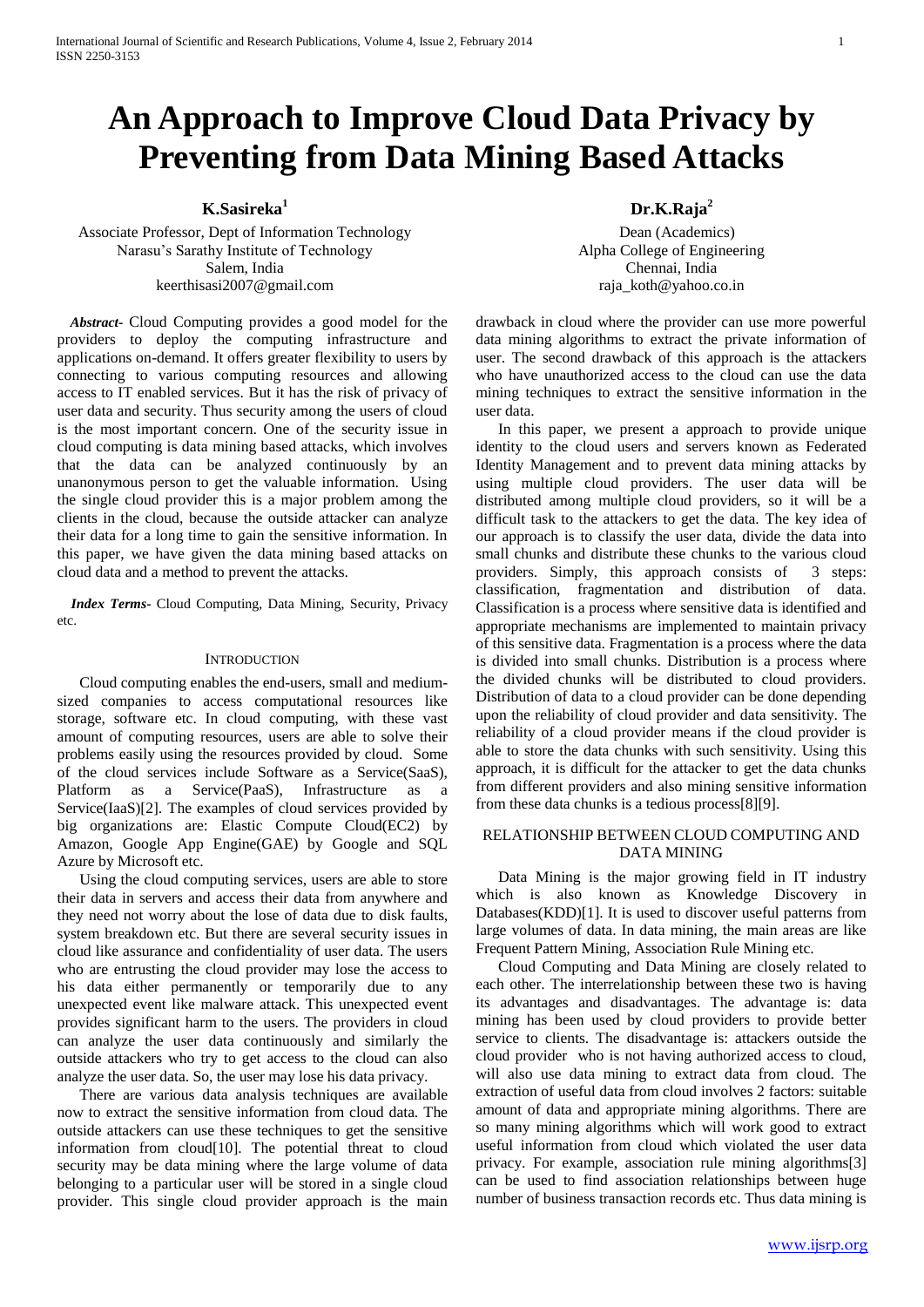International Journal of Scientific and Research Publications, Volume 4, Issue 2, February 2014 2 ISSN 2250-3153

becoming a powerful tool and possess more threats to cloud users.

## DATA MINING ATTACKS IN CLOUD

The main vulnerability in the present cloud storage system[7] is data reside in a single cloud provider which leads to data loss due to malware attack, network disruption, cloud provider going out of business etc. This is illustrated in Figure 1.The attacker may be an inside attacker(malicious persons at cloud provider) or an outside attacker(persons outside cloud provider). If an attacker wants to attack a particular client, he may aim at the single cloud provider and gather the sensitive information of that client data. Thus this single provider system in cloud is a greatest security concern. Both the inside and outside attackers have the advantage of using data mining to extract the useful data.



**Figure 1. A Simple Cloud Architecture** 

Our proposed system consists of multiple providers and data can be splitted into several chunks and distributed among the providers[6]. Thus distributing the data to multiple providers prevents the cloud provider from accessing all the chunks of a client. Even if he performs mining on the chunks to the provider, the extracted knowledge will be incomplete which leads to unsuccessful mining[5].

This method can be implemented in traditional databases using Redundant Array of Independent Disks (RAID) technique. Redundant Arrays of Cloud Storage (RACS) uses this technique to reduce the cost of maintaining the data in cloud[4]. Different RAID levels can be choosen to ensure the assurance of data. Higher RAID level leads to higher level of assurance. The main advantages of this approach are:first privacy is improved by increasing the number of destinations and second amount of data stored at each destination is reduced.

#### SYSTEM ARCHITECTURE

Our proposed system is illustrated using Figure 2 as shown below.

Clients

# CLP-1 CLP-2 CLP-3 CLP-N **Figure 2. System Structure**

**….**

This system consists of two main components: Cloud Data Distributor(CDD) and Cloud Providers(CLP). The main role of CDD is: it receives data as files from clients, splits each file into data chunks and distributes these data chunks to cloud providers. The cloud providers stores these data chunks and responds to the any chunk requests by providing the chunks. We will see the detailed functioning of these components in the sections below.

#### *A. Cloud Data Distributor*

It is an entity between the clients and cloud providers. It receives data from clients in the form of files, slices into small chunks and distributes these chunks to the cloud providers. It also performs receiving chunk requests from clients and forwarding the chunk requests to cloud providers. Clients can interact with cloud providers only through cloud data distributor.

If the client wants to upload any data in cloud, it provides it as files to the cloud data distributor. Clients sends the files with a secrecy level defined for each file. This secrecy level is used to mention sensibility which is a measure used to refer the significance of information that can be seeped through mining data in the file. There are 4 secrecy levels: SL 0, SL 1, SL 2, SL 3.The higher the secrecy level, the data in the file is more sensitive. SL 0 indicates it is the public data(data can be accessible by anyone), SL 1 indicates it is a low sensitive data(data can be retrieved but without the private and protected information), SL 2 indicates it is a moderate sensitive data(protected data used t get any legal information about a company), SL 3 indicates high sensitive data(data used to extract personal information about an individual).

Whenever the cloud data distributor receives a file from client, it partitions the file into several chunks with the same secrecy level for each chunk as the original file. The number of chunks of a file will be intimated to its client by the cloud data distributor, where the clients can request any chunk by mentioning the file name and the serial no of the chunk which corresponds to position of chunk in the file.

that provider will be low. The cloud data distributor may also Each chunk will be given a unique actual id used to recognize the chunk within cloud data distributor and cloud providers. After this, cloud data distributor distributes the chunks to cloud providers. The cloud provider will not be knowing about owner of the data stored in it. Because the cloud data distributor maintains secrecy level 4 for every cloud provider. Along with the secrecy level, the cloud data distributor also maintains a cost level for every cloud provider. Similar to secrecy level, there are 4 cost levels maintained. Higher the cost level, the cost of storing data in that provider will be high and lower the cost level, the cost of storing data in

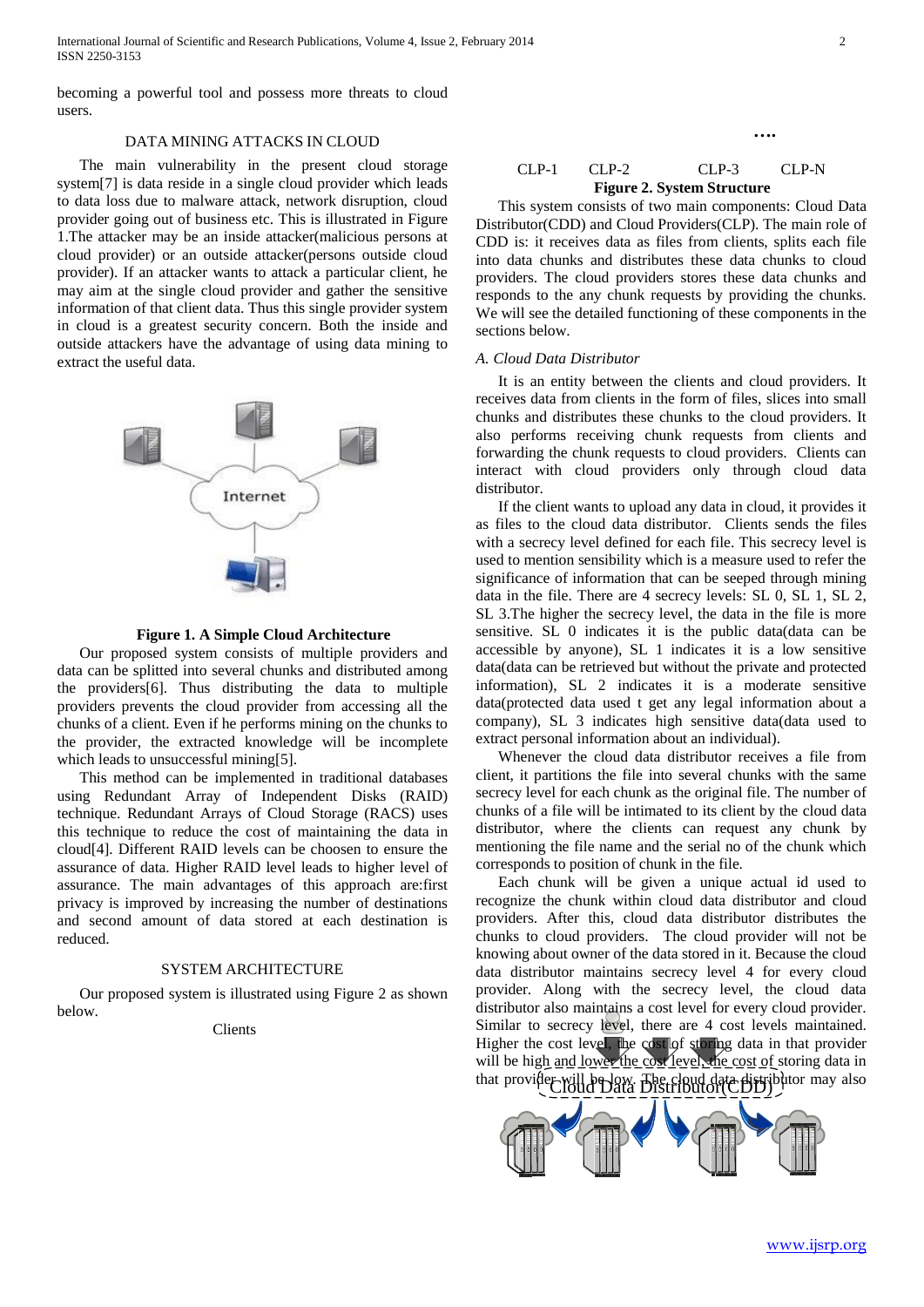add some false data into the chunks and these false data can be removed while provided to the clients.

For performing the above mentioned tasks, the cloud data distributor maintains some tables to record the information. They are Cloud Provider Table, Client Table and Data Chunk Table. These tables are described below.

1.Cloud Provider Table: The entries consists about the information of a cloud provider like cloud provider name, its secrecy level SL, cost level CL, no. of chunks given to this provider and list of actual ids of chunks given to this provider.

| Cloud Provider<br>Name | SL | CL | No.of<br>Chunks | Actual id list |
|------------------------|----|----|-----------------|----------------|
| CLP1                   |    |    | 15289           | ${24538,}$     |
| CLP2                   |    |    | 60455           | ${72593,}$     |
| CLP3                   |    |    | 29753           | ${30674,}$     |
| CLP4                   |    |    | 84670           | ${92157,}$     |
| CLP5                   |    |    | 56341           | ${44863,}$     |

**Table 1. Cloud Provider Table**

2.Client Table: The entries consists of the information about clients like client name, a pair consisting of password and secrecy level of the password, total no. of chunks of the client and a set of quadruples consisting of filename, serial no., secrecy level and Data Chunk Table index for each chunk belonging to the client.

| <b>Client Name</b> | (pw, SL)              | No. of<br>Chunks | (filename,sl, SL, cid)   |  |  |  |
|--------------------|-----------------------|------------------|--------------------------|--|--|--|
| C1                 | (w31h,2)<br>(59BM, 3) | 54869            | (f1,1,3,0)<br>(f1,2,3,1) |  |  |  |
| C <sub>2</sub>     | (y4U2,0)              | 79043            | (f2,1,2,0)               |  |  |  |
|                    | (16tG, 2)             |                  | (f2,2,2,1)               |  |  |  |
| C <sub>3</sub>     | (al78,3)<br>(8qks,3)  | 93602            | (f3,1,3,0)<br>(f3,2,3,1) |  |  |  |
|                    |                       |                  |                          |  |  |  |

#### **Table 2. Client Table**

3.Data Chunk Table:The entries consists of the information about the data chunks like actual id, SL, cloud provider table index of the present cloud provider which is storing the data chunk and set of positions of false data bytes(F) (if any) for all chunks.

| Actual id                                   | SL | CLP index | F         |  |  |
|---------------------------------------------|----|-----------|-----------|--|--|
| 24538                                       |    |           | $\{35,\}$ |  |  |
| 72593                                       |    |           | 172       |  |  |
| 30674                                       |    |           |           |  |  |
| 92157                                       |    |           | {23       |  |  |
| 44863                                       |    |           |           |  |  |
| $T$ . I. I. $\gamma$<br>1. M.L.<br>D.L. 01. |    |           |           |  |  |

**Table 3. Data Chunk Table**

## *B. Cloud Providers*

The next important entity is cloud providers whose responsibilities are to storing data chunks received from cloud data distributor, providing data to clients by replying to a query, and deleting data chunks whenever receiving requests from cloud data distributor..

# *C. Structural Issues*

The above mentioned system structure has several bottlenecks: First the cloud data distributor is the single point of failure. If it crashes or going beyond control, this system will not work. So multiple cloud data distributors can be used to avoid this problem. For each client, one data distributor is primary which is used to upload their data in cloud and other data distributors are secondary which are used to simple data retrieval operations. Second, the reliability of implementing multiple cloud data distributors. They can be implemented at client side itself using hash tables[24] which can map the pair <filename, chunk S1> to a cloud provider. For this, clients have to maintain a data chunk table at their own risk.

### *D. Simple Application Scenario*

Whenever a client wants to run an application using files, the application can request for a single chunk by providing (client name, password, file name, sl.no.) or for all chunks of a file by providing only (client name, password, file name). The password has to be privileged. If the privilege level of the password is greater than or equal to the privilege level of the chunks, the cloud data distributor uses the cloud index field(cid) in the Client Table to identify the respective chunks in Data Chunk Table. The Data Chunk Table issues the Actual id of the respective chunk. This table also provides the cloud provider index(CLP index) which is used to identify the corresponding provider in the Cloud Provider Table. After finding the cloud provider, the cloud data distributor uses the actual id as a key to obtain the necessary chunk from the respective cloud provider. Then the data chunk is passed to the application which is run by the client.

Consider a scenario shown in Figure 3. where a chunk request to cloud data distributor is given as (C1, b25R, f1,0). The client C1 is listed in the Client Table and the password b25R is given in C1 and its secrecy level is 1. The secrecy level of chunk 0 of file 1 is 1. Since the secrecy level of password and chunk are equal, the password will be privileged to request the chunk. Now the chunk index of chunk 0 of file1 is given as 0 in Client Table. So, the Cloud Data Distributor verifies the  $0<sup>th</sup>$ entry of Data Chunk Table which exposes the actual id of the chunk 11256. And also it provides the present cloud provider index 5 which in turn shows the information about the provider from Cloud Provider Table.

Consider another scenario, where a chunk request to cloud data distributor is given as (C1, 18Ph, f1,0). The client C1 is listed in the Client Table and the password 18Ph is given in C1 and its secrecy level is 0. The secrecy level of chunk 0 of file 1 is 1. Since the secrecy level the password is less than the secrecy level of the chunk, the password will not be privileged to request the chunk and this request will be denied.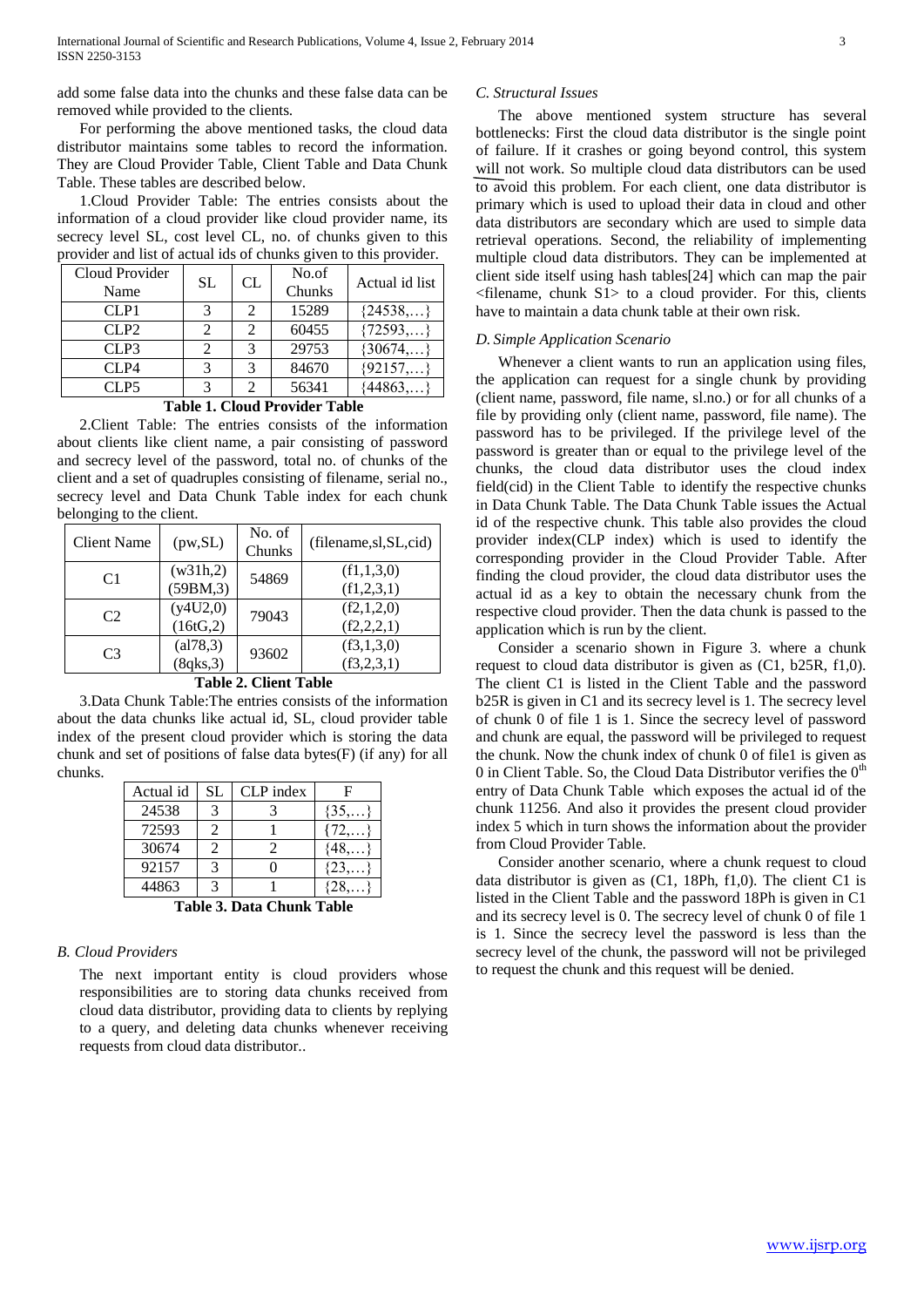



# **Figure 3. Simple Application Scenario**

# **V.TEM DESIGN**

proposed system, the following functionalities has to be mainly defined.

- Allocate data
- Recover data
- Delete data